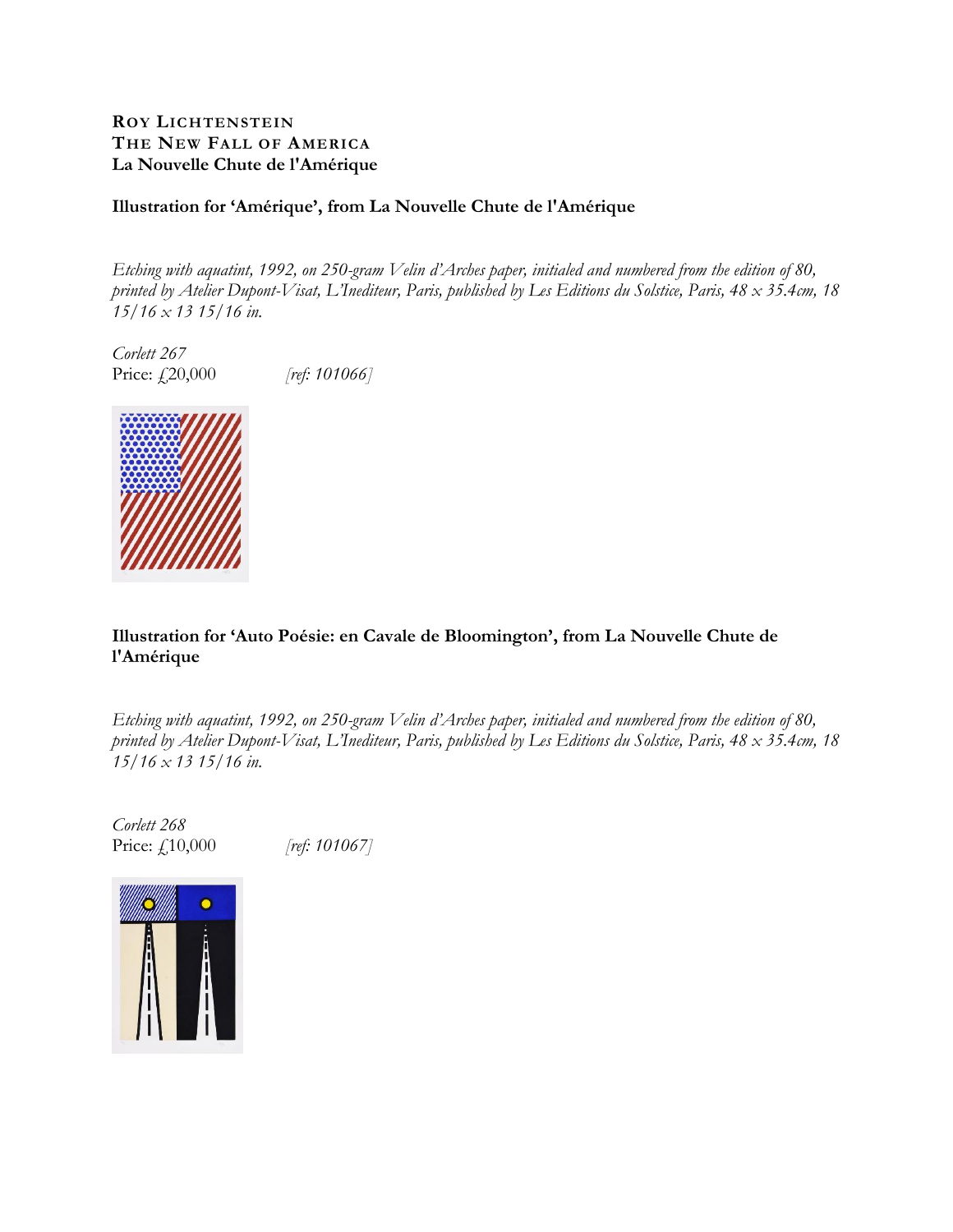# **Illustration for 'Bayonne en Entrant dans NYC', from La Nouvelle Chute de l'Amérique**

*Etching with aquatint, 1992, on 250-gram Velin d'Arches paper, initialed and numbered from the edition of 80, printed by Atelier Dupont-Visat, L'Inediteur, Paris, published by Les Editions du Solstice, Paris, 35.4 x 48cm, 13 15/16 x 18 15/16in.*

*Corlett 269* Price: £15,000 *[ref: 100842]*



# **Illustration for 'Or Automnal: Arrière-Saison en Nouvelle Angleterre', from La Nouvelle Chute de l'Amérique**

*Etching with aquatint, 1992, on 250-gram Velin d'Arches paper, initialed and numbered from the edition of 80, printed by Atelier Dupont-Visat, L'Inediteur, Paris, published by Les Editions du Solstice, Paris, 35.4 x 48cm, 13 15/16 x 18 15/16in.*

*Corlett 270* Price: £12,000 *[ref: 100843]*

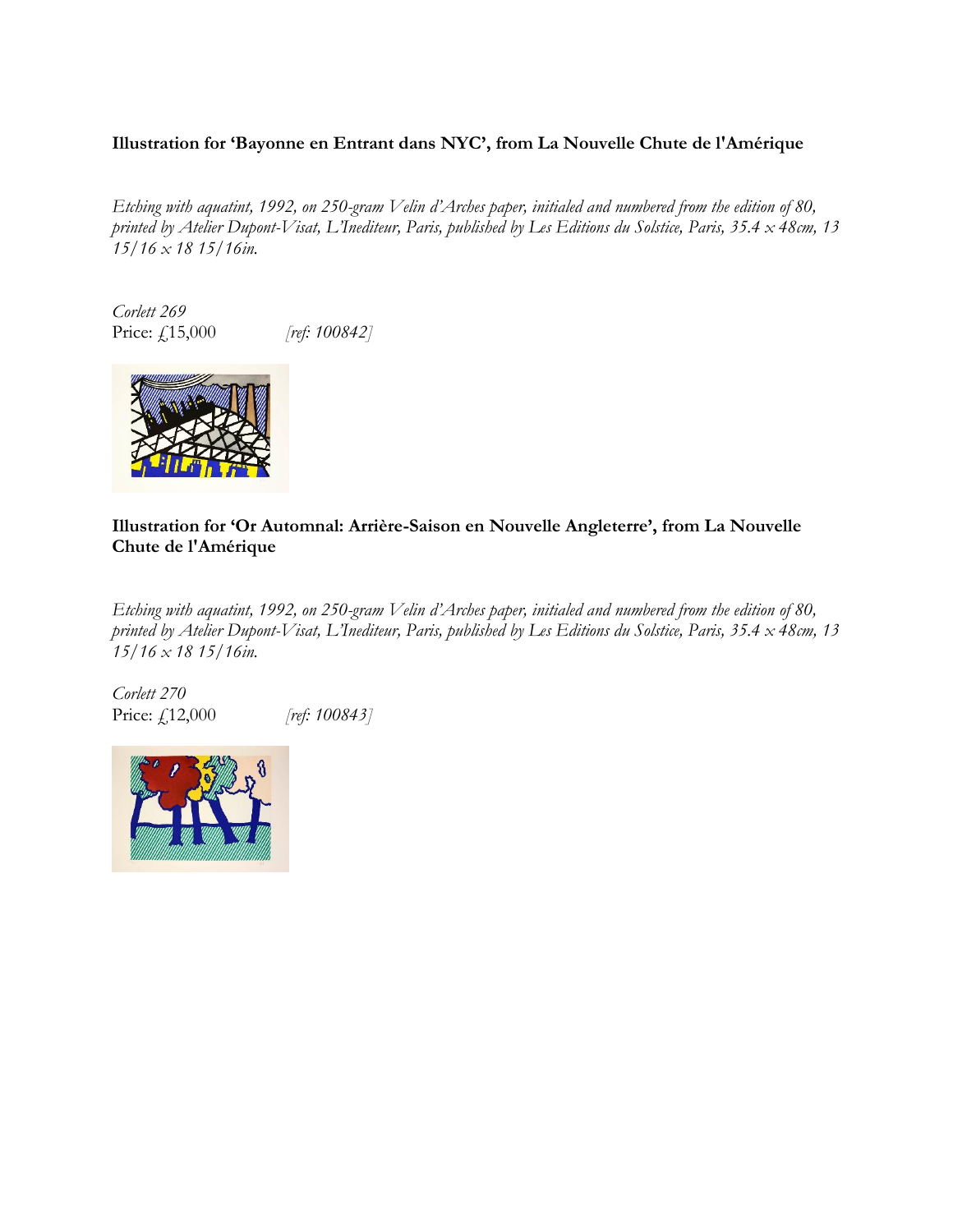# **Illustration for 'Une Fenêtre ouverte sur Chicago', from La Nouvelle Chute de l'Amérique**

*Etching with aquatint, 1992, on 250-gram Velin d'Arches paper, initialled and numbered from the edition of 80, printed by Atelier Dupont-Visat, L'Inediteur, Paris, published by Les Editions du Solstice, Paris, 48 x 35.4cm, 18 15/16 x 13 15/16 in.* 

*Corlett 271* Price: £12,000 *[ref: 101068]* 



### **Illustration for 'De Nouveau au-dessus de Denver', from La Nouvelle Chute de l'Amérique**

*Etching with aquatint, 1992, on 250-gram Velin d'Arches paper, initialed and numbered from the edition of 80, printed by Atelier Dupont-Visat, L'Inediteur, Paris, published by Les Editions du Solstice, Paris, 35.4 x 48cm, 13 15/16 x 18 15/16in.*

*Corlett 272* Price: £12,000 *[ref: 100844]*

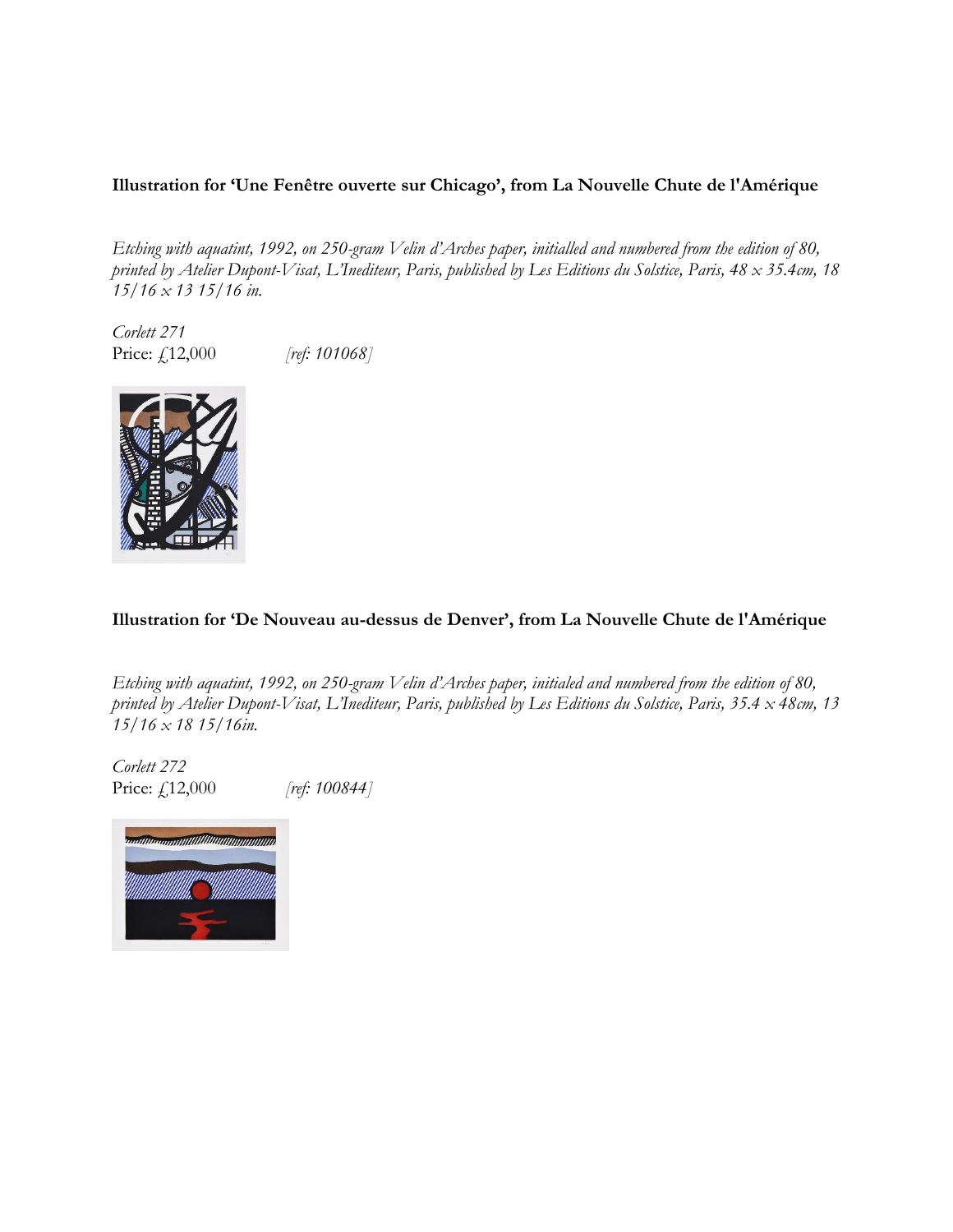## **Illustration for 'Passage du Nord-Ouest', from La Nouvelle Chute de l'Amérique**

*Etching with aquatint, 1992, on 250-gram Velin d'Arches paper, initialed and numbered from the edition of 80, printed by Atelier Dupont-Visat, L'Inediteur, Paris, published by Les Editions du Solstice, Paris, 48 x 35.4cm, 18 15/16 x 13 15/16 in.* 

*Corlett 273* Price: £8,000 *[ref: 101069]* 



## **Illustration for 'Hüm-Bum!', from La Nouvelle Chute de l'Amérique**

*Etching with aquatint, 1992, on 250-gram Velin d'Arches paper, initialed and numbered from the edition of 80, printed by Atelier Dupont-Visat, L'Inediteur, Paris, published by Les Editions du Solstice, Paris, 48 x 35.4cm, 18 15/16 x 13 15/16 in.* 

*Corlett 274* Price: £12,000 *[ref: 101070]*